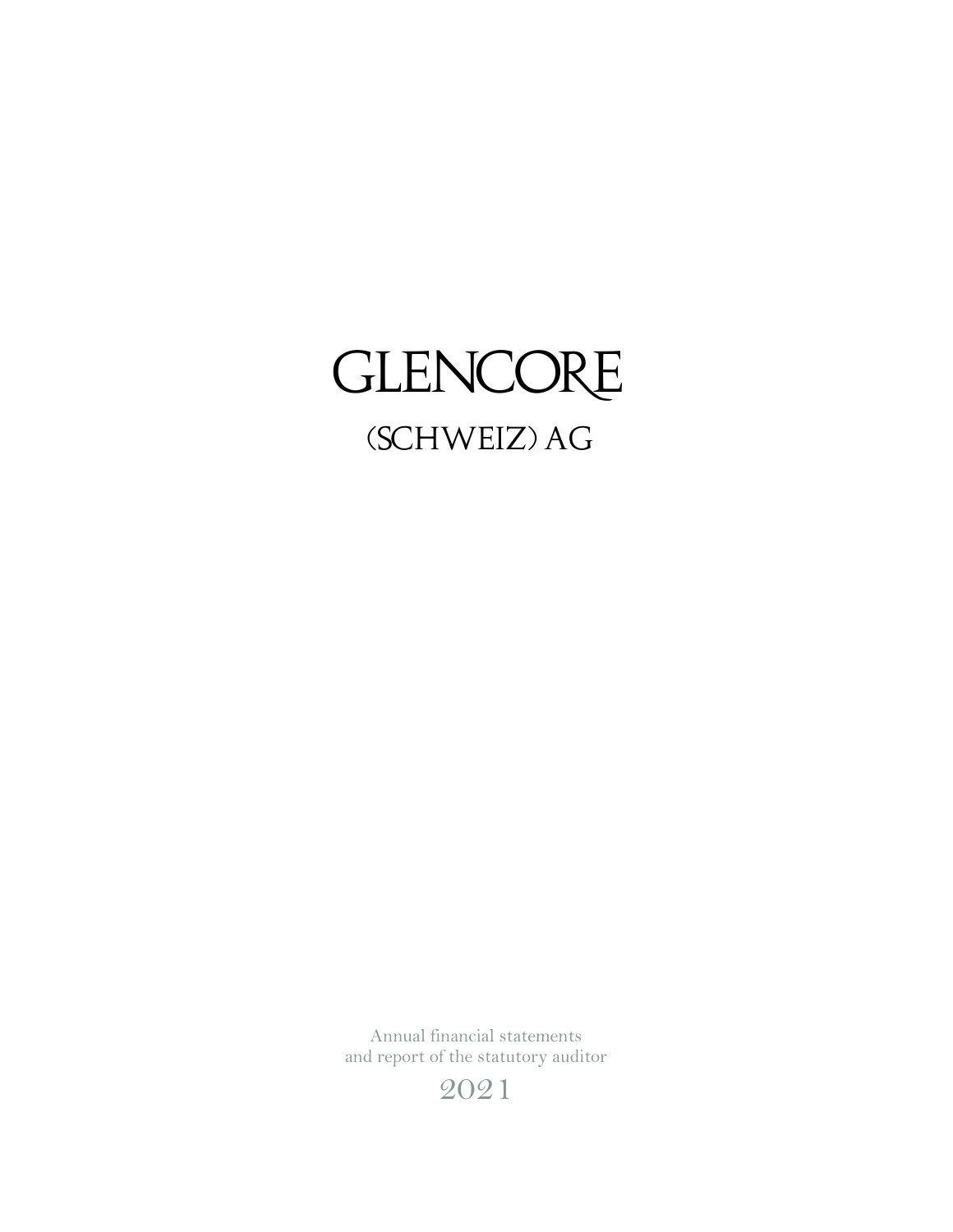# Table of contents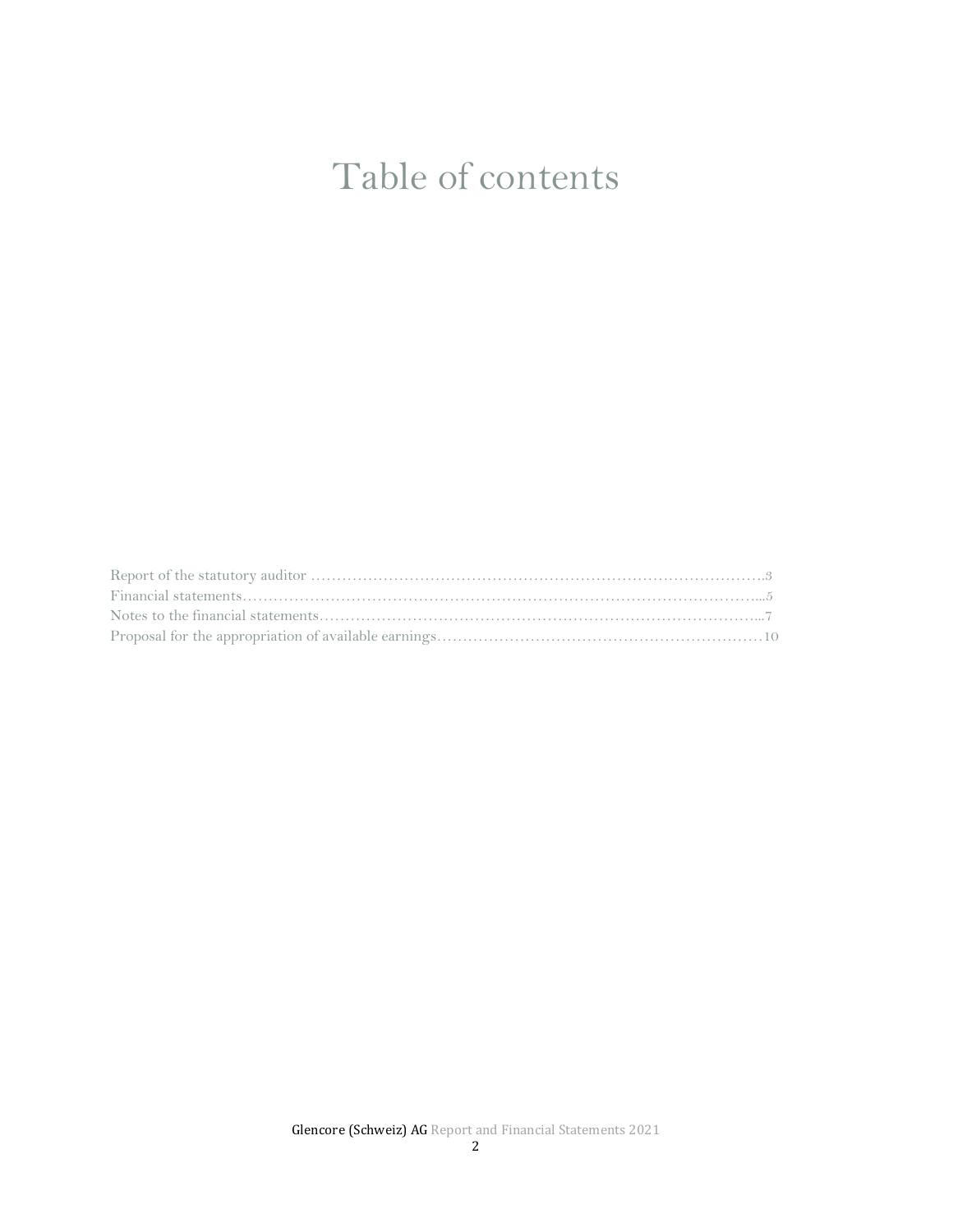# **Deloitte.**

Deloitte AG Pfingstweidstrasse 11 8005 Zurich Schweiz

Telefon: +41 (0)58 279 6000 Fax: +41 (0)58 279 6600 www.deloitte.ch

# **Statutory Auditor's Report**

To the General Meeting of **Glencore (Schweiz) AG, Baar** 

## **Report on the Audit of the Financial Statements**

### *Opinion*

We have audited the financial statements of Glencore (Schweiz) AG (the Company), which comprise the statement of financial position as at 31 December 2021 and the statement of income and notes to the financial statements for the year then ended.

In our opinion, the accompanying financial statements as at 31 December 2021 comply with Swiss law and the Company's articles of incorporation.

## *Basis for Opinion*

We conducted our audit in accordance with Swiss law, International Standards on Auditing (ISAs) and Swiss Auditing Standards (SAS). Our responsibilities under those provisions and standards are further described in the Auditor's Responsibilities for the Audit of the Financial Statements section of our report. We are independent of the Company in accordance with the provisions of Swiss law and the requirements of the Swiss audit profession, as well as the IESBA Code of Ethics for Professional Accountants, and we have fulfilled our other ethical responsibilities in accordance with these requirements.

We believe that the audit evidence we have obtained is sufficient and appropriate to provide a basis for our opinion.

### *Responsibility of the Board of Directors for the Financial Statements*

The Board of Directors is responsible for the preparation of the financial statements in accordance with the provision of Swiss law and the Company's articles of incorporation, and for such internal control as the Board of Directors determines is necessary to enable the preparation of financial statements that are free from material misstatement, whether due to fraud or error.

In preparing the financial statements, the Board of Directors is responsible for assessing the Company's ability to continue as a going concern, disclosing, as applicable, matters related to going concern and using the going concern basis of accounting unless the Board of Directors either intends to liquidate the Company or to cease operations, or has no realistic alternative but to do so.

### *Auditor's Responsibilities for the Audit of the Financial Statements*

Our objectives are to obtain reasonable assurance about whether the financial statements as a whole are free from material misstatement, whether due to fraud or error, and to issue an auditor's report that includes our opinion. Reasonable assurance is a high level of assurance, but is not a guarantee that an audit conducted in accordance with Swiss law, ISAs and SAS will always detect a material misstatement when it exists. Misstatements can arise from fraud or error and are considered material if, individually or in the aggregate, they could reasonably be expected to influence the economic decisions of users taken on the basis of these financial statements.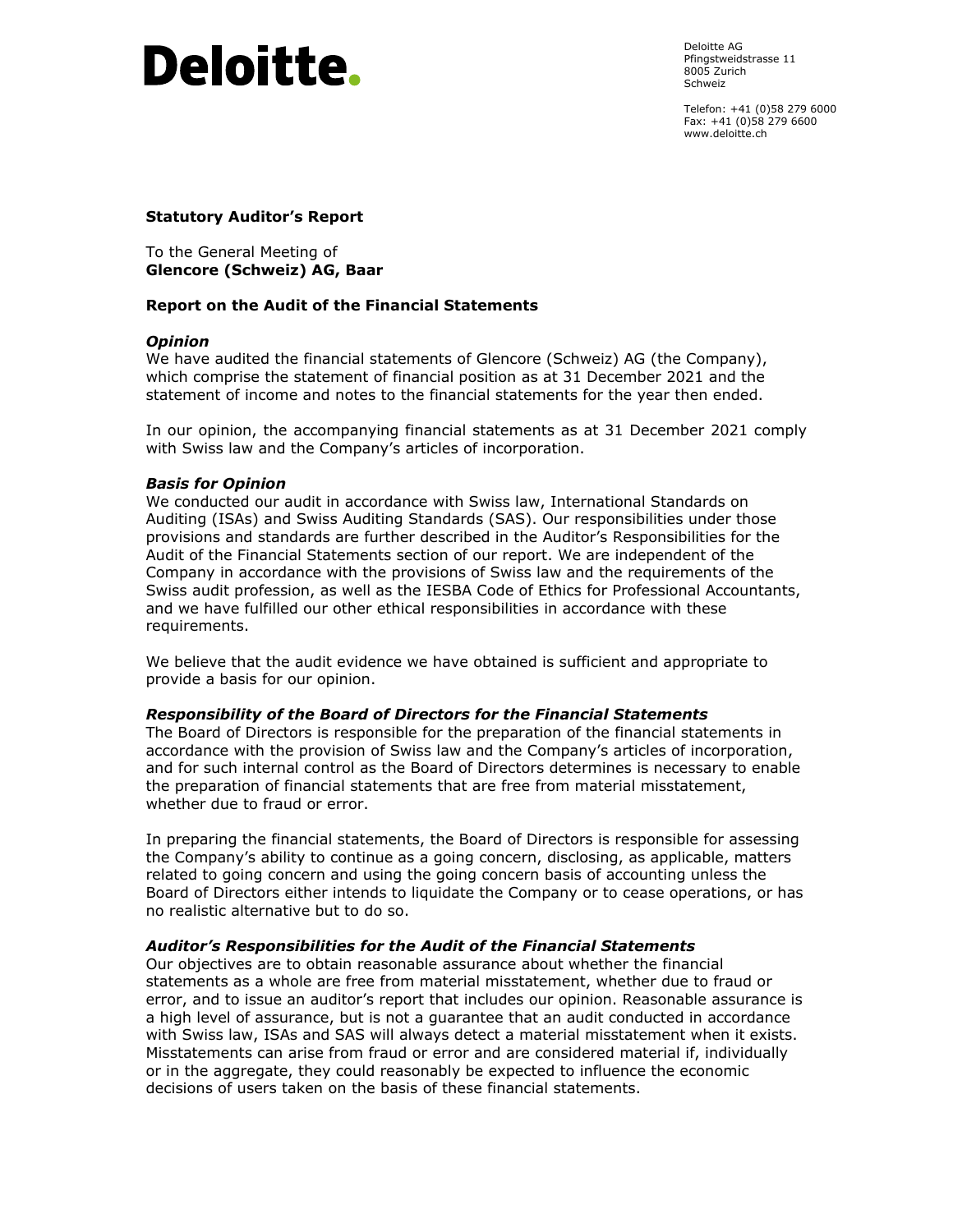A further description of our responsibilities for the audit of the financial statements is located at the website of EXPERTsuisse: http://expertsuisse.ch/en/audit-report-forpublic-companies. This description forms part of our auditor's report.

### **Report on Other Legal and Regulatory Requirements**

In accordance with article 728a paragraph 1 item 3 CO and Swiss Auditing Standard 890, we confirm that an internal control system exists, which has been designed for the preparation of financial statements according to the instructions of the Board of Directors.

We further confirm that the proposed appropriation of available earnings complies with Swiss law and the Company's articles of incorporation. We recommend that the financial statements submitted to you be approved.

# **Deloitte AG**

Vahn

Lay Boon Tan Fabian Hell Auditor in Charge

 $t.$  HAN

Licensed Audit Expert Licensed Audit Expert

Zurich, 1 April 2022 LT/FH

**Enclosures** 

- Financial statements (statement of financial position, statement of income and notes)
- Proposal for the appropriation of available earnings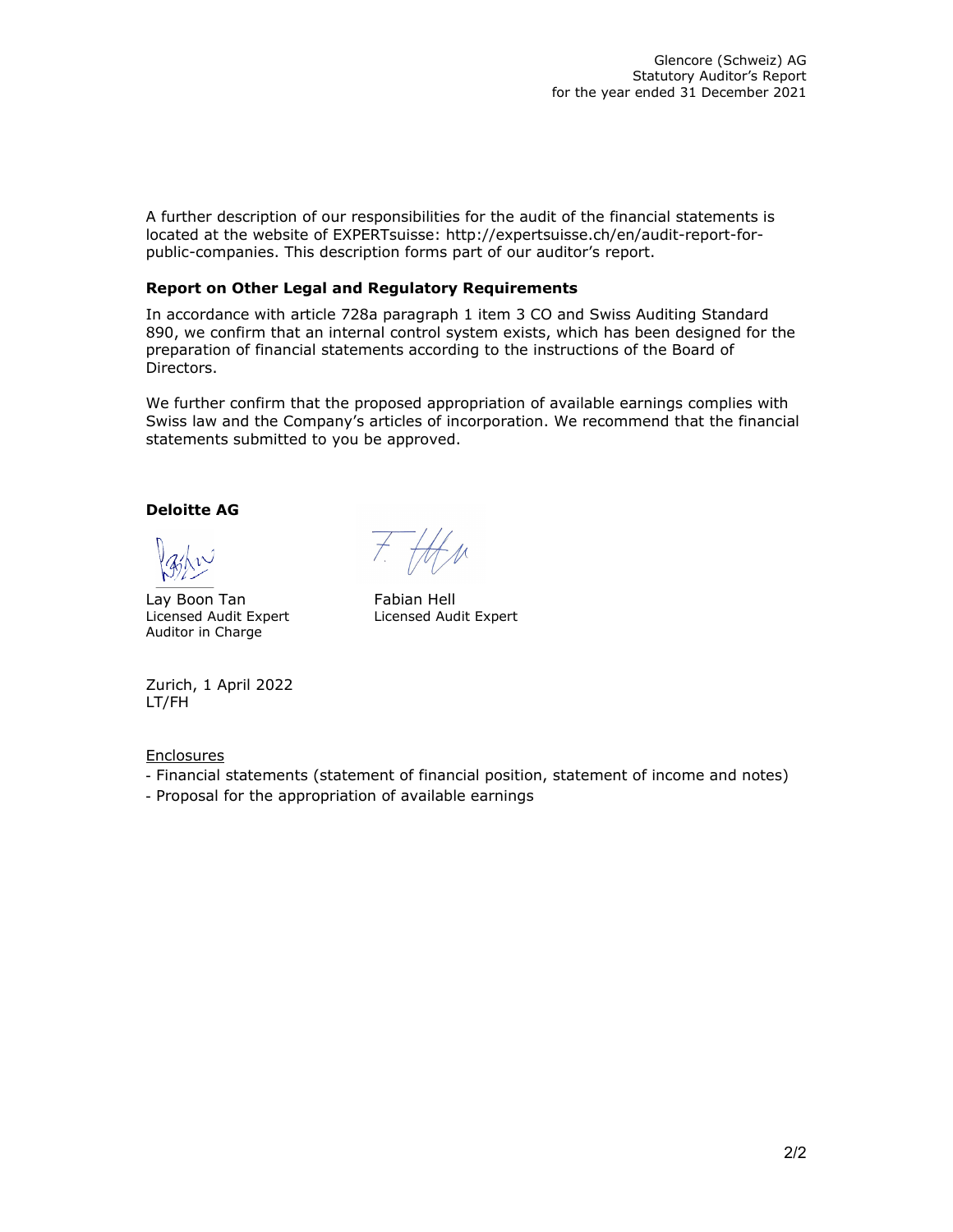# Financial statements

STATEMENT OF FINANCIAL POSITION AS AT 31 DECEMBER 2021 AND 2020

# CHF thousand

**Assets**

|                                                        | <b>Notes</b>   | 2021      | 2020          |
|--------------------------------------------------------|----------------|-----------|---------------|
| <b>Current assets</b>                                  |                |           |               |
| Cash and cash equivalents                              |                | 34        | 40            |
| Other current receivables                              | $\overline{2}$ | 3 341 125 | 860 693       |
| <b>Total current assets</b>                            |                | 3 341 159 | 860 733       |
| Non-current assets                                     |                |           |               |
| Receivables from subsidiaries and associated companies |                |           | 35 565        |
| Investments                                            | 6,8            | 2 809 592 | 4 3 5 9 7 1 3 |
| <b>Total non-current assets</b>                        |                | 2 809 592 | 4 395 278     |
| <b>Total assets</b>                                    |                | 6 150 751 | 5 256 011     |
| CHF thousand<br><b>Liabilities and equity</b>          |                |           |               |
| <b>Current liabilities</b>                             | <b>Notes</b>   | 2021      | 2020          |
| Payables to subsidiaries and associated companies      |                | 750 073   | 642 993       |
| Other current liabilities                              | 3              | 1 2 8 0   | 2 1 7 5       |
| <b>Total current liabilities</b>                       |                | 751353    | 645 168       |
| <b>Non-current liabilities</b>                         |                |           |               |
| Unrealised translation gain                            |                | 138 616   |               |
| <b>Total non-current liabilities</b>                   |                | 138 616   |               |
| <b>Total liabilities</b>                               |                | 889 969   | 645 168       |
| Equity                                                 |                |           |               |
| Share capital                                          | $\overline{4}$ | 10 26 1   | 10 26 1       |
| Legal reserve                                          |                | 5 1 3 1   | 5 1 3 1       |
| Retained earnings                                      |                | 5 245 390 | 4 5 9 5 4 5 1 |
| <b>Total equity</b>                                    |                | 5 260 782 | 4610843       |
| <b>Total liabilities and equity</b>                    |                | 6 150 751 | 5 256 011     |

The accompanying notes are an integral part of these financial statements.

Glencore (Schweiz) AG Report and Financial Statements 2021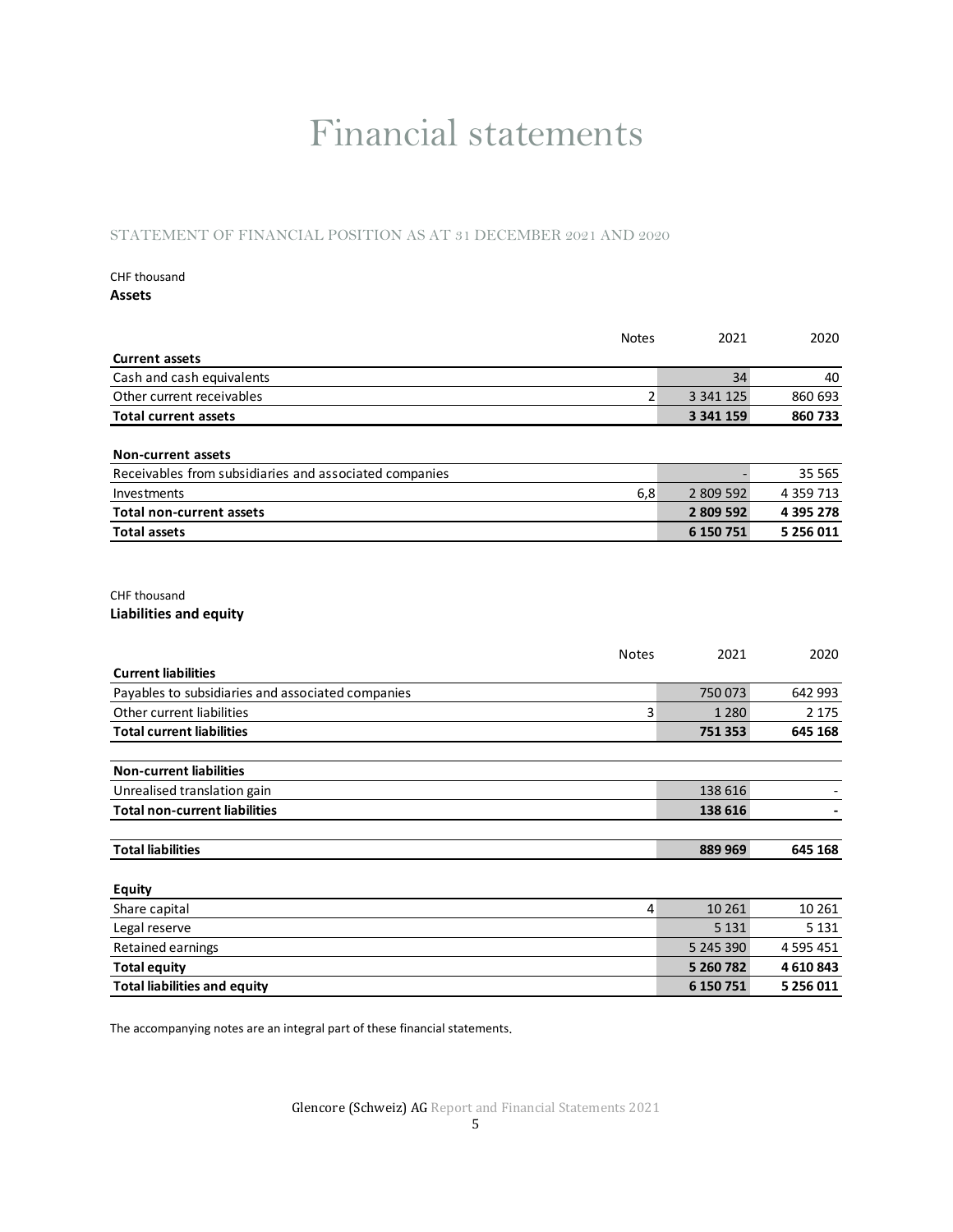## INCOME STATEMENT FOR THE YEARS ENDED 31 DECEMBER 2021 AND 2020

#### CHF thousand

| <b>Notes</b>                            | 2021         | 2020       |
|-----------------------------------------|--------------|------------|
| Other operational expenses              | $-154$       | $-582$     |
|                                         |              |            |
| Financial expenses                      | $-3087$      | $-8075$    |
| Financial income                        | 5<br>18 2 30 | 29 5 38    |
| Dividend income                         | 746          | 43 908     |
| Gain on foreign exchange, net           | 18           | 555        |
| Unrealised translation loss             |              | $-517481$  |
| Total financial income/(expenses)       | 15 907       | $-451555$  |
|                                         |              |            |
| Other non-operational income/(expenses) | 634 186<br>6 | -2 775 794 |
|                                         |              |            |
| Profit/(loss) before direct taxes       | 649 939      | -3 227 931 |
|                                         |              |            |
| Direct taxes                            |              |            |
| Profit/(Loss) for the year              | 649 939      | -3 227 931 |

The accompanying notes are an integral part of these financial statements.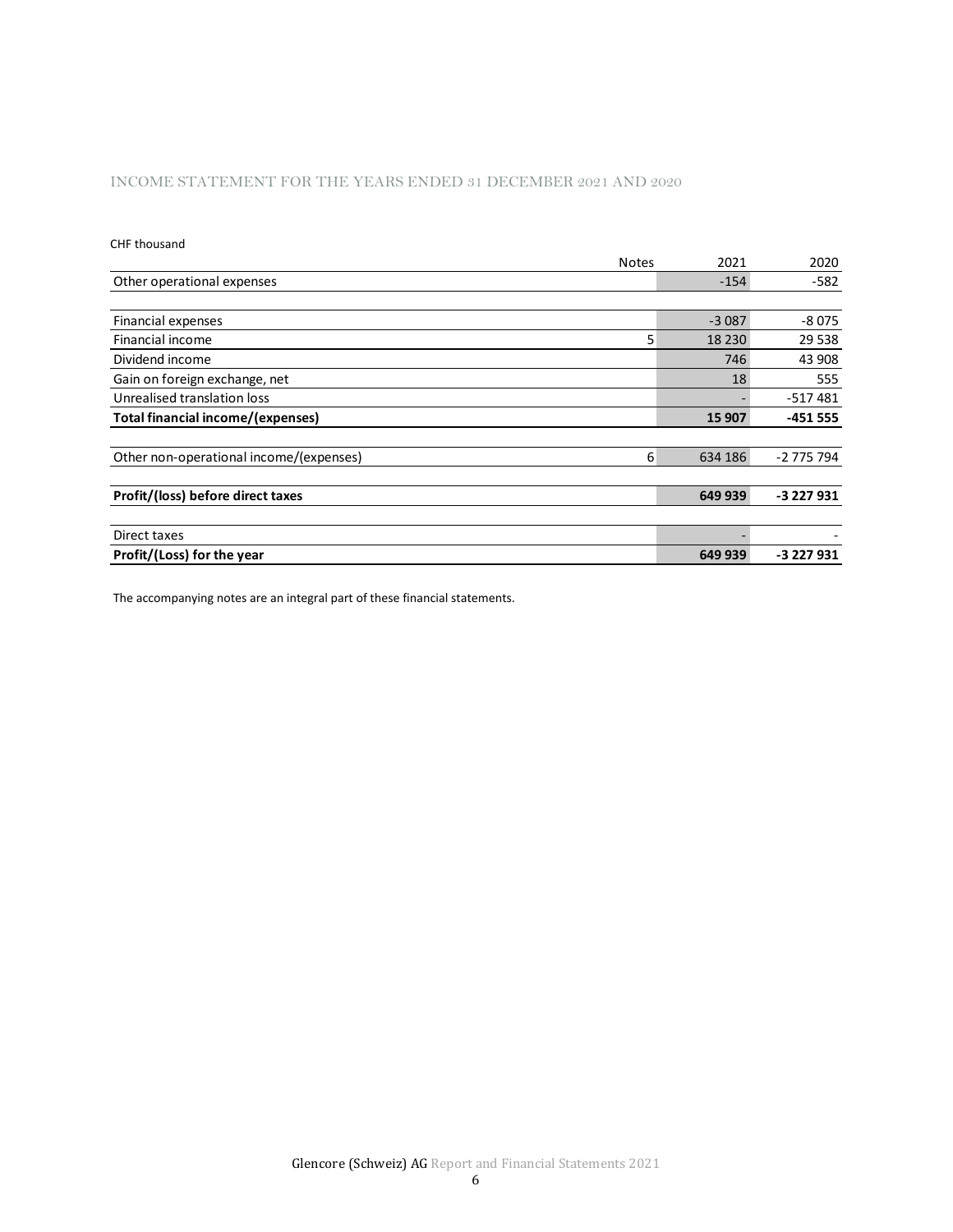# Notes to the financial statements

Expressed in thousands of CHF unless otherwise stated

### 1. SUMMARY OF SIGNIFICANT ACCOUNTING POLICIES

#### *Basis of preparation*

The financial statements of Glencore (Schweiz) AG (the "Company") have been prepared in accordance with the provisions of the Swiss Law on Accounting and Financial Reporting. Presentation of certain prior year comparatives have been adjusted as required.

The Company is a wholly owned subsidiary of Glencore International AG (the "Parent") and the Parent is wholly owned by Glencore plc. Glencore plc is listed on the London and Johannesburg stock exchanges. The company is a holding company. The group prepares consolidated accounts in accordance with International Financial Reporting Standards. As a result, based on Article 961d and 963a of the Swiss Code of Obligations, the Company is exempt from preparing consolidated accounts, cash flow statement, management report and certain other additional information in the notes to the accounts.

#### *Employees*

The Company has an annual average of fewer than 10 full‐time positions (2020: fewer than 10 full‐time positions).

#### *Foreign currency translation*

The Company's functional currency is the US Dollar (USD) as this is assessed to be the principal currency of the economic environment in which it operates.

#### *Foreign currency transactions*

Transactions in foreign currencies are converted into the functional currency using the exchange rate prevailing at the transaction date.

Monetary assets and liabilities outstanding at year‐end are converted at year‐end rates. Resulting exchange losses are recorded in the Income Statement whilst any unrealized gains are deferred. Non‐monetary assets and liabilities are converted at the historical foreign exchange rate at the time of the transaction.

#### *Translation of financial statements*

The Company's reporting currency is the Swiss Franc (CHF).

All assets and liabilities at year‐end, excluding equity balances at year‐end are converted to CHF from USD using the year‐end rate of 1 USD: 0.9117 CHF (2020: 1 USD: 0.8847 CHF). Equity balances are converted at the historical exchange rate. Transactions in the Income Statement are converted into the reporting currency using the average exchange rate for the year 1 USD: 0.9142 CHF (2020: 1 USD: 0.9386 CHF). Any translation gains are deferred, whilst translation losses are recorded in the Income Statement.

#### *Investments*

Investments are initially recognised at cost. Investments are assessed annually for impairment and are adjusted to their recoverable value, if required, on an individual or grouped basis as appropriate.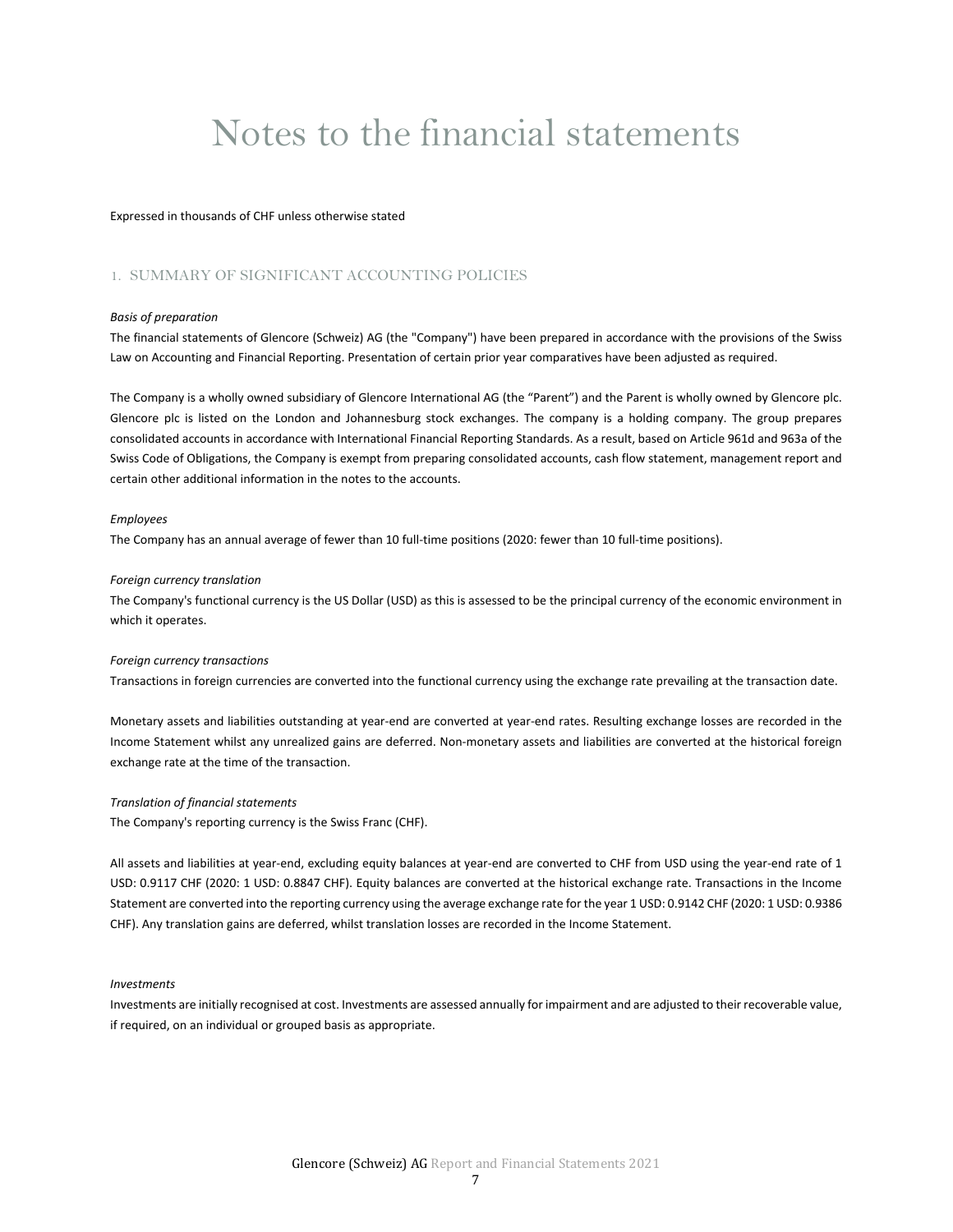# 2. OTHER CURRENT RECEIVABLES

|                                                        | 2021      | 2020    |
|--------------------------------------------------------|-----------|---------|
| Receivables from subsidiaries and associated companies | 3 341 125 | 860 693 |
| <b>Total</b>                                           | 3 341 125 | 860 693 |

### 3. OTHER CURRENT LIABILITIES

|                                           | 2021    | 2020  |
|-------------------------------------------|---------|-------|
| Other payables and accrued liabilities    | 98      |       |
| Deferred unrealised foreign currency gain | 1 1 8 2 | 2 093 |
| <b>Total</b>                              | 1 2 8 0 | 2 175 |

#### 4. SHARE CAPITAL

|                                  | 2021   | 2020   |
|----------------------------------|--------|--------|
| Registered shares of CHF 5 each: |        |        |
| 2 052 259 shares                 | 10 261 | 10 261 |
| Total                            | 10 261 | 10 261 |

#### 5. FINANCIAL INCOME

|                                                            | 2021    | 2020   |
|------------------------------------------------------------|---------|--------|
| Interest income from subsidiaries and associated companies | 13 247  | 21894  |
| Income from subsidiaries and associated companies          | 4 9 8 3 | 7 644  |
| Total                                                      | 18 230  | 29 538 |

# 6. OTHER NON-OPERATIONAL INCOME/(EXPENSES)

Other non-operational income/(expenses) includes impairment reversal of CHF 686 million (2020: impairment charge of CHF 2 776 million) related to investments.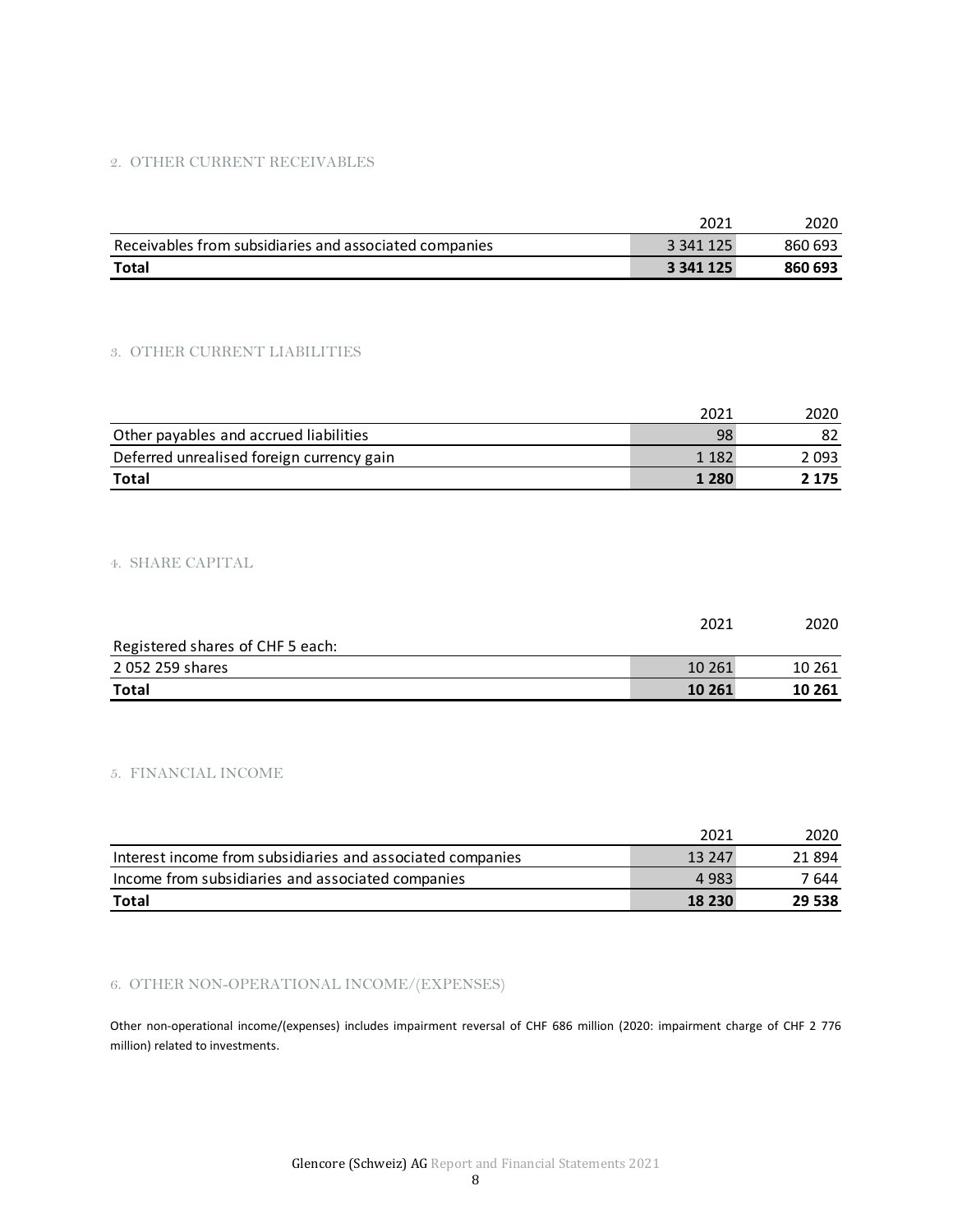### 7. CONTINGENT LIABILITIES AND GUARANTEES.

The obligations of Glencore Finance (Europe) Limited and Glencore Funding LLC and certain other group entities under various current and non-current debt obligations are guaranteed by the Company together with Glencore plc and Glencore International AG. The obligations of Glencore International AG under various current and non‐current debt obligations are guaranteed by the Company together with Glencore plc. The amount of the outstanding obligations covered by these guarantees is CHF 33.2 billion (2020: CHF 38.3 billion). However, the Company's financial obligation under these guarantees is limited to the Company's freely disposable reserves.

The Company believes the likelihood of a claim under any of these guarantees to be remote.

Under Swiss VAT group taxation rules, the Company is jointly and severally liable together with other VAT group companies for VAT payable to the tax authorities.

#### 8. INVESTMENTS

The direct investments where the ownership interest is greater than 20% as at December 31 are listed in the table below. Ownership interest equals voting rights unless specified otherwise.

|                                        | Country of    | 2021               | 2020               |
|----------------------------------------|---------------|--------------------|--------------------|
| Company name                           | incorporation | Ownership interest | Ownership interest |
|                                        |               |                    |                    |
| Glencore (Nederland) B.V. <sup>1</sup> | Netherlands   | 25.6%              | 25.6%              |
| Harbour Insurance Pte. Ltd.            | Singapore     | 100.0%             | 100.0%             |
| Tironimus AG                           | Switzerland   | 100.0%             | 100.0%             |
| Xstrata Coal Marketing AG              | Switzerland   | 100.0%             | 100.0%             |

 $1$  The Company owns 100% of the class B shares, i.e. 1B share entitling the Company to the majority of the economic value.

There were no significant indirect investments at December 31, 2021 (2020: nil).

#### 9. SUBSEQUENT EVENTS

In February 2022, the Russian government commenced a war against the people of Ukraine, resulting in a humanitarian crisis and significant disruption to financial and commodity markets. A number of countries, including, the United States of America, European Union, Switzerland and United Kingdom imposed a series of sanctions against the Russian government, various companies, and certain individuals. The Company complies with all sanctions applicable to our business activities. The Company does not have an operational footprint or material exposure in Russia.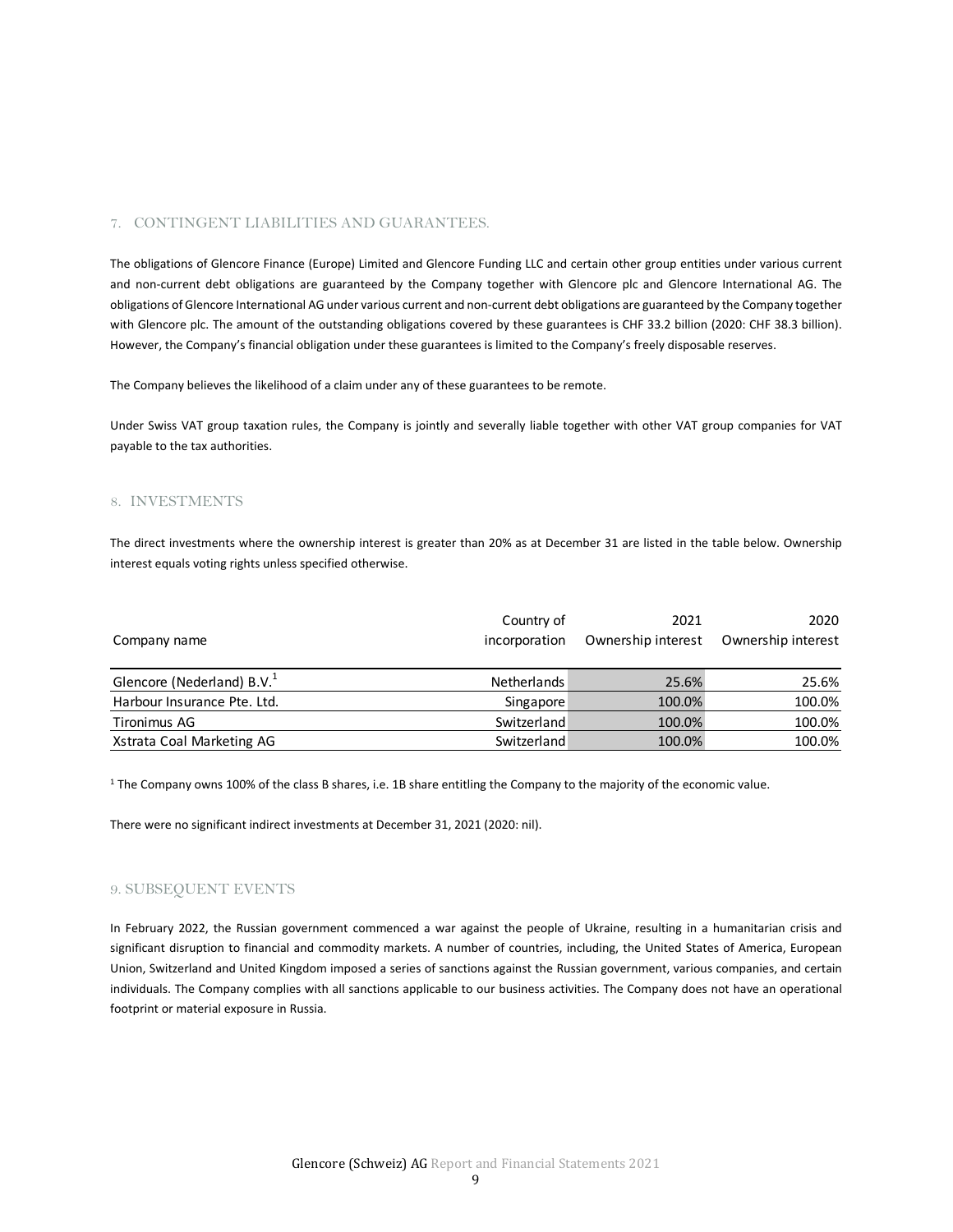# Proposal for the appropriation of available earnings

The Board of Directors of Glencore (Schweiz) AG proposes that the balance of available earnings at 31 December 2021 amounting to CHF 5 245 390 thousand be dealt with as follows:

CHF thousand

| Available earnings as at 31 December 2020 | 4 595 451 |
|-------------------------------------------|-----------|
| Profit for the year 2021                  | 649 939   |
| Amount to be carried forward              | 5 245 390 |